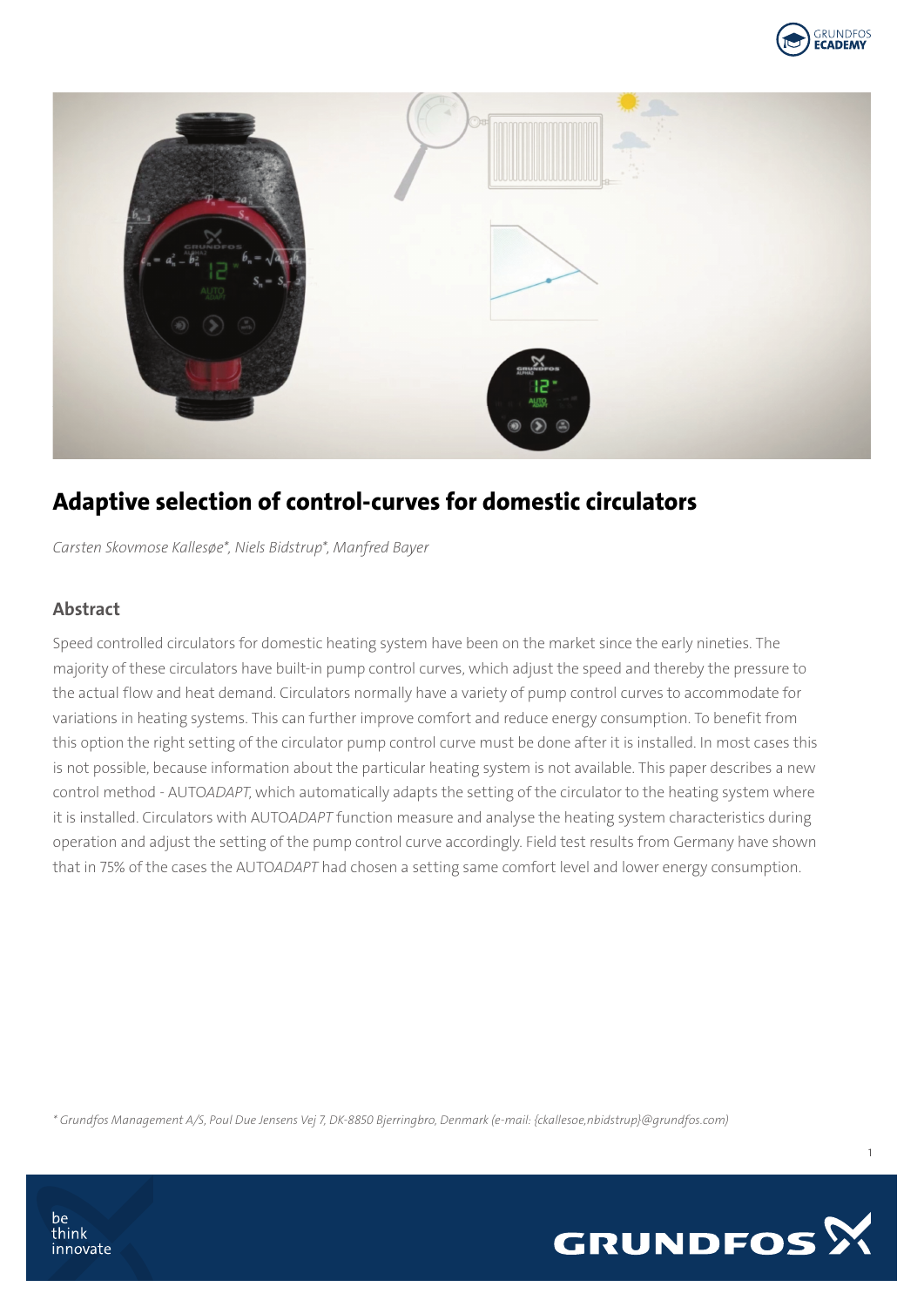

### 1. Introduction

Circulators are used in all water based heating system. These systems include radiator-heated systems and floorheated systems. The heating source can be boilers, sun heating, heat pumps, and so forth. The task of the circulator is the same in all these systems despise their differences. That is to supply the pressure necessary for the heat control to control the water flows and thereby the heat flow to the house. A sketch of a simplified radiator heated system with a boiler is shown in *Fig. 1.*



*Fig. 1: A sketch of the piping structure of a central heating system in a two-room house. The central heating system is a two-pipe system, which is the most used system in real life applications.* 

The central heating system presented in this figure is a two-pipe system with heat control based on thermostatic valves. The task of the central heating system is to control the temperature in each room to a preset value chosen by the user. The mean for controlling the temperature is the thermostatic valve, and the heating source is the radiator, see *Fig. 1*. The heat energy delivered to the room is controlled by the temperature and flow of water through the radiator. The heat source (in *Fig. 1* a boiler) controls the temperature and the thermostatic valve controls the flow.

In the case shown in *Fig. 1* the boiler temperature set point is chosen such that the radiators can deliver the necessary amount of heat to the whole house. However, there are in general different needs in the two rooms in *Fig. 1*. The thermostatic valves handle these differences. That is by

controlling the water flow the heat flow is controlled individually for each radiator, and thereby the temperature in each room of the house. This is exactly how the room temperatures are controlled in all central heating systems.

The thermostatic valves need a pressure to be able to control the water flow. The circulator delivers this pressure. To do that the circulator must overcome the backpressure of the piping in the system and deliver sufficient excess pressure to enable the control by the thermostatic valves. Today high-end circulators have built in speedcontrol. This speed-control is used for reducing the pressure at part load. Thereby energy is saved and the performance of the thermostatic valves is improved. In circulators the pressure reduction at part load is implemented via a proportional-pressure-curve. For the 6 m ALPHA pump from Grundfos the initial proportional-pressurecurve is shown in *Fig. 2*.



*Fig. 2: Proportional-pressure-curve, used for control of circulators. The light blue area illustrates the area where the control curve can be placed dependent on the type and size of the central heating system.*



 $\overline{2}$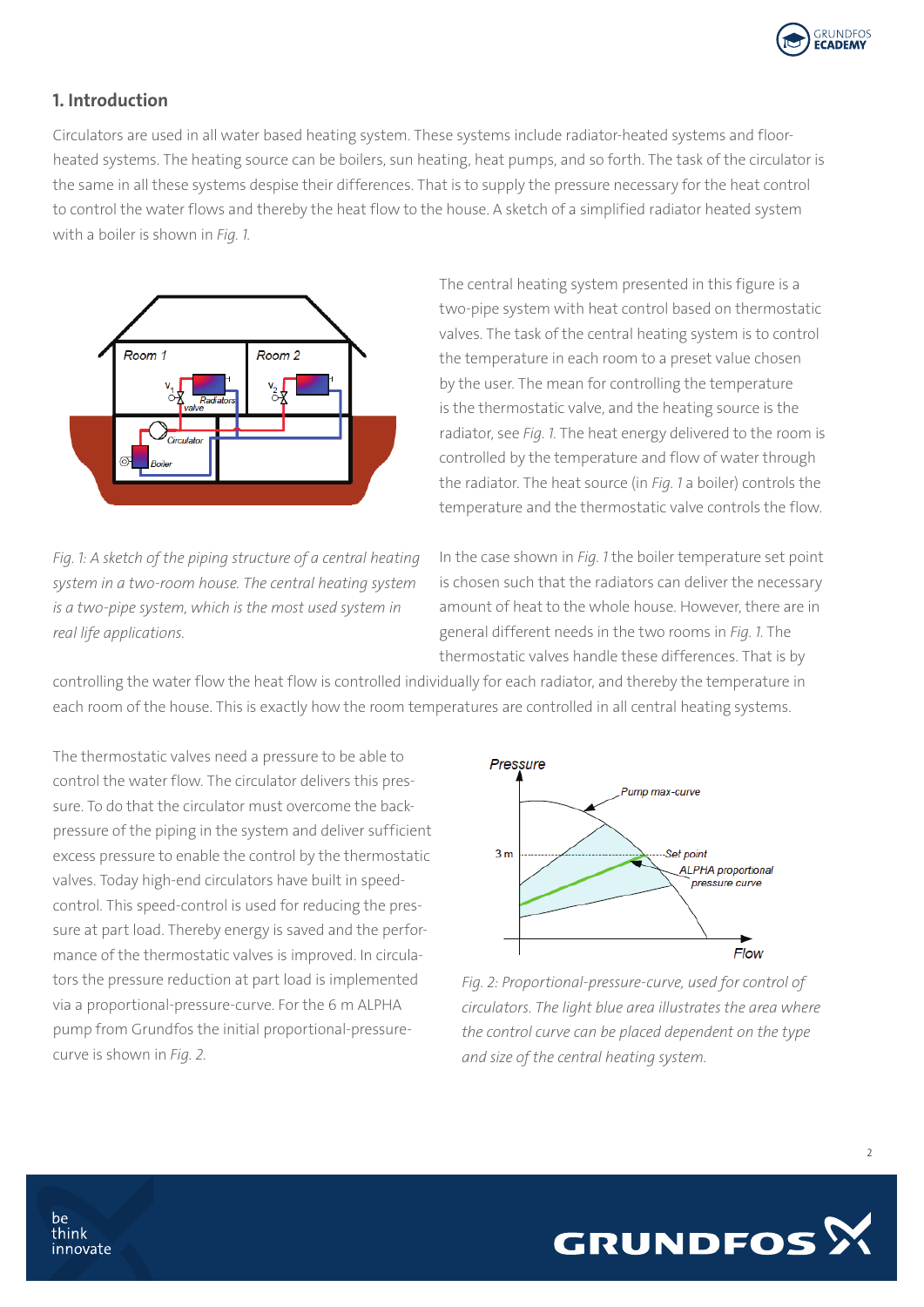

The circulators with build in speed control have now been on the market for many years, and this is a proven technology. To utilize the full potential of the speed-controlled circulators it is important that the control curve is chosen correctly for a given heating system. The choice of the control curve should be based on the piping, radiators, and heat source in the system. Moreover, the level of insulation of the house is affecting the optimal position of the control curve. This shows that the control curve should be chosen based in knowledge, which traditionally is not available for the installer. Therefore, a large amount of circulators are not controlled on the optimal control curve for the given heating system.

To help the installer we propose an adaptation algorithm called AUTO*ADAPT*. This algorithm can adapt the control curve of the circulator to a curve, which is optimal for the given heating system. The AUTO*ADAPT*, proposed in this paper, is a further development version of the AUTO*ADAPT*, which has been available in the MAGNA circulators from Grundfos since 2001.

## 2. The new AUTO*ADAPT* algorithm

In the introduction it is argued that the choice of the control curve for the circulator affects the performance of the heating system and the use of electrical energy. Therefore it is important to choose the curve correctly. With AUTO-*ADAPT* the choice of an optimal curve is automated. Hence the installer does only have to deal with the piping and the electrical connection when installing a circulator in the future.

In this section the functionality of the AUTO*ADAPT* is explained. However, for a deeper description we refer to (Kallesøe and Bidstrup (2008)). The functionality of the AUTO*ADAPT* can be divided into three tasks as illustrated in *Fig. 3*.



*Fig. 3: The structure of the AUTOADAPT algorithm. The algorithm is composed into three tasks. These are an analysis task, a select task, and a control task.* 

The first task is to analyse the heating system in which the circulator is placed. The "System Analyser" does this. The analysis is aimed to tell if circulator pressure is too high, too low, or OK. The analysis part is explained in Section 2.1. The second task is to use the knowledge obtained from the System Analyser to select a proper proportional-pressurecurve for the circulator. The "Curve Selector" does this. The selector is described in Section 2.2. Finally, the circulator is control according to the selected proportional-pressure-curve. This is done according to the curve shown in *Fig. 2.* In the following the functionality of the first two blocks in *Fig. 3* is explained in details.

#### 2.1 The System Analyser

The AUTO*ADAPT* algorithm adapts the proportional-pressure-curve to the conditions of the heating system in which the pump is placed. Supervising the load conditions of the heating system forms the basis for this adaptation.

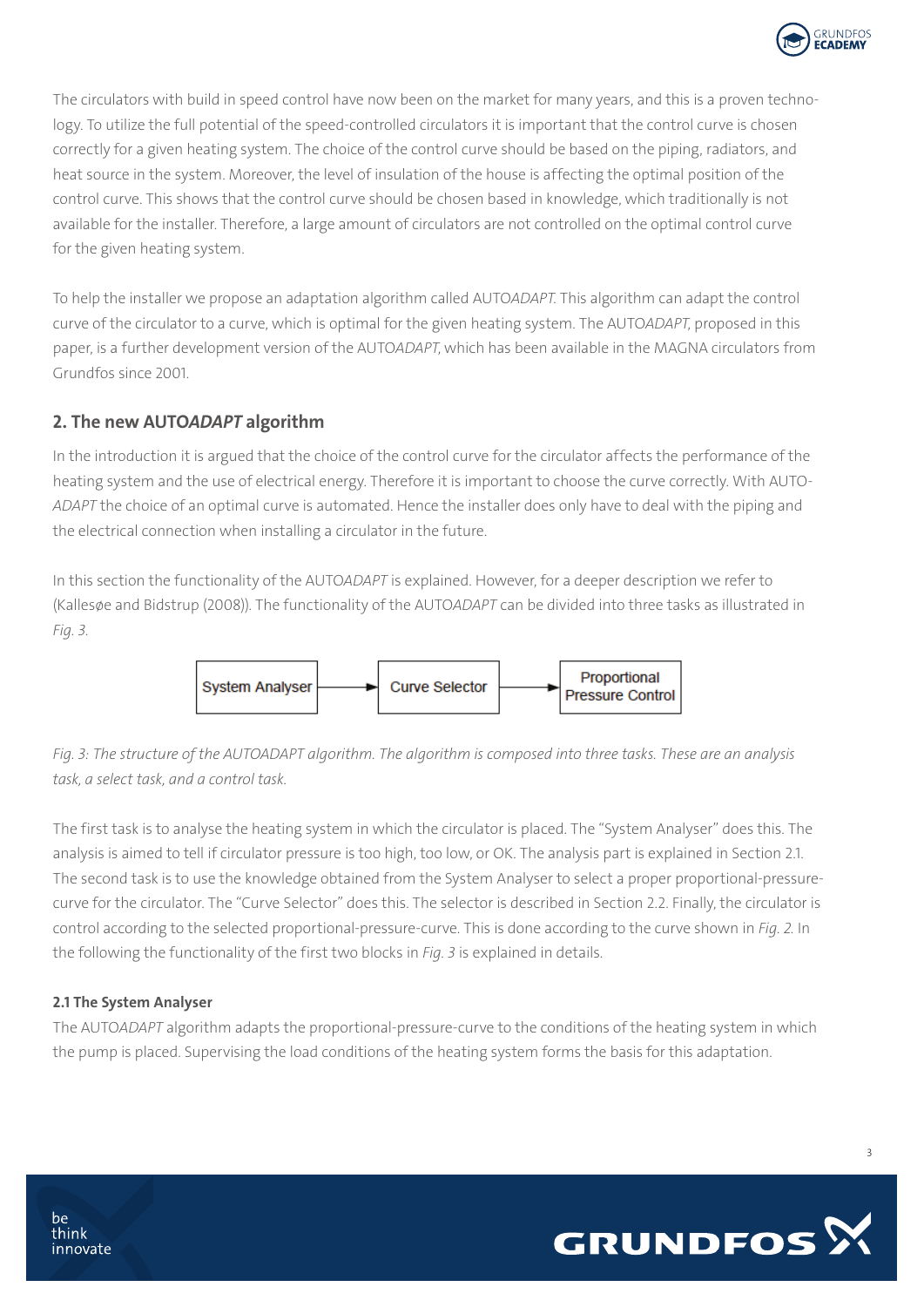

To understand this first we must understand how the load conditions affect the flow and pressure of the circulator. Using a heating system, as shown in *Fig. 4*, the connection between the load conditions and the valve behaviour can be explained. For a more detailed explanation of how heating system works we refer to (Otto (1991), Petitjean (1994), Tiator (1998)).



That is given a boiler set point the heat flow is controlled by the water flow through the radiators. The thermostatic



valves control the water flow by controlling the pressure drop across valves. Therefore, if the circulator pressure is too high the pressure drop across the valves is high. This means that the valve is nearly closed most of the time, which results in poor temperature control. Moreover an oscillating behaviour is likely to occur in this case (Andersen *et* al., 2000), and acoustic noise might be created. This phenomenon is here denoted saturation downward. In the opposite case where the circulator pressure is too low the pressure drop across the valves is low. This means that the valves must be almost fully opened most of the time, which again implies poor temperature control.

To measure the average opening of the valves in the system we use the total hydraulic conductivity. This conductivity describes the total pressure loss in the system at a given flow. That is the pressure loss across the boiler, the piping, and the valves, see *Fig. 4*. As the pressure losses in the boiler and the piping is constant for a given flow, changes in the valve opening will results in changes in the hydraulic conductivity. The total hydraulic conductivity is found from the measurements available at the pump. Hence it is given by

$$
k_{sys} = value = \frac{flow}{\sqrt{pressure}}
$$

where the *k sys-*value is the hydraulic conductivity, the flow is the flow through the pump, and the pressure is the pressure across the pump. The *k sys*-value forms the basis for the analysis part of the AUTO*ADAPT* algorithm.

To explain the functionality of the System Analyser in the AUTO*ADAPT* algorithm we refer to *Fig. 5*, *Fig. 6*, and *Fig. 7*. In these figures the green curve shows changes in the  $k_{_{\rm sys}}$ -value over time. The red and blue curves are the maximum and minimum values of the  $k_{\rm sys}$ -value. Here these are called  $k_{_{high}}$  and  $k_{_{low}}$  respectively. Finally the black curve divides the area between the red and blue curve into two sub-areas denoted area A and area B. The black curve is denoted  $k_{ref}$ and is calculated from the values of  $k_{high}$  and  $k_{low}$ . The level of saturation can be measured by comparing the amount of time where the *k sys*-value is in area A compared to the time it is in area B. In *Fig. 5*, *Fig. 6*, and *Fig. 7* the curves are shown in three different situations.

In *Fig. 5* the circulator pressure is too low, meaning that the pressures across the valves are too low. As explained previously, when the pressure is too low the valves are not able to control the temperature properly. The low pressure conditions is seen in *Fig. 5*, as the time in which the *k sys*-value (green curve) is in area B is larger that the time it is in area A. This is denoted saturation upwards.

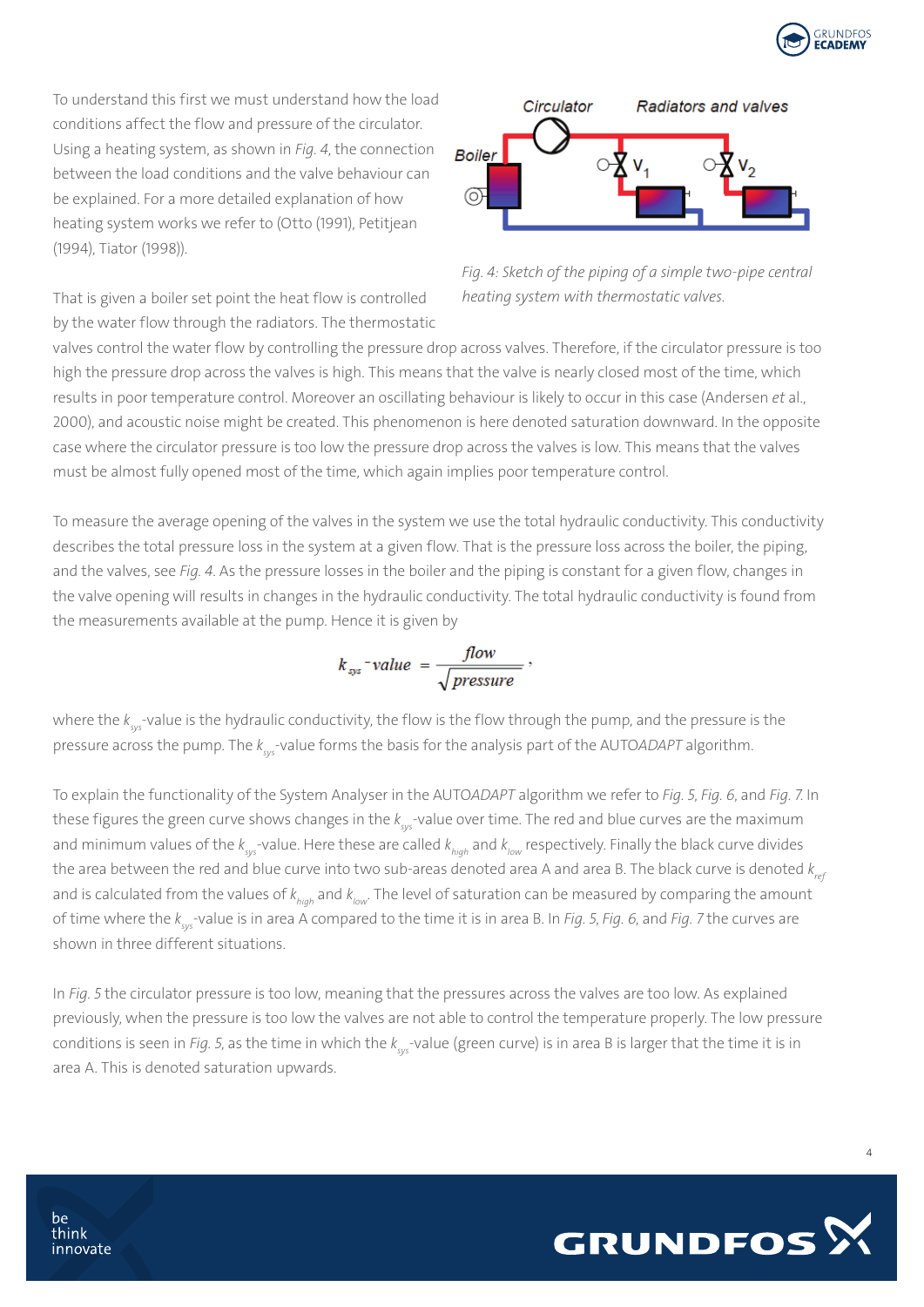



*Fig. 5: Example of a time series of k<sub>sys</sub>-values in a central heating system, where saturation occurs at when the valve is almost fully opened*

In *Fig. 6* another time series of  $k_{\rm sys}$ -values is shown. Here the circulator pressure is too high. This again results in poor temperature control. This high pressure conditions is seen in *Fig. 6* by the fact that the *k sys*-value (green curve) is in area A in a larger amount of the time than in area B. This is denoted saturation downward.



*Fig. 6: Example of a time series of k<sub>sys</sub>-values in a central heating system, where saturation occurs when the valve is almost closed.* 

In the case where the pressure has a reasonable value for the given heating system, the time where the  $k_{_{\rm sys}}$ -value is in area B is the same as the time it is in area A. This case is shown in *Fig. 7*.



*Fig. 7: Example of a time series of k<sub>sys</sub>-values in a central heating system, where saturation do not occur.* 

be

think innovate

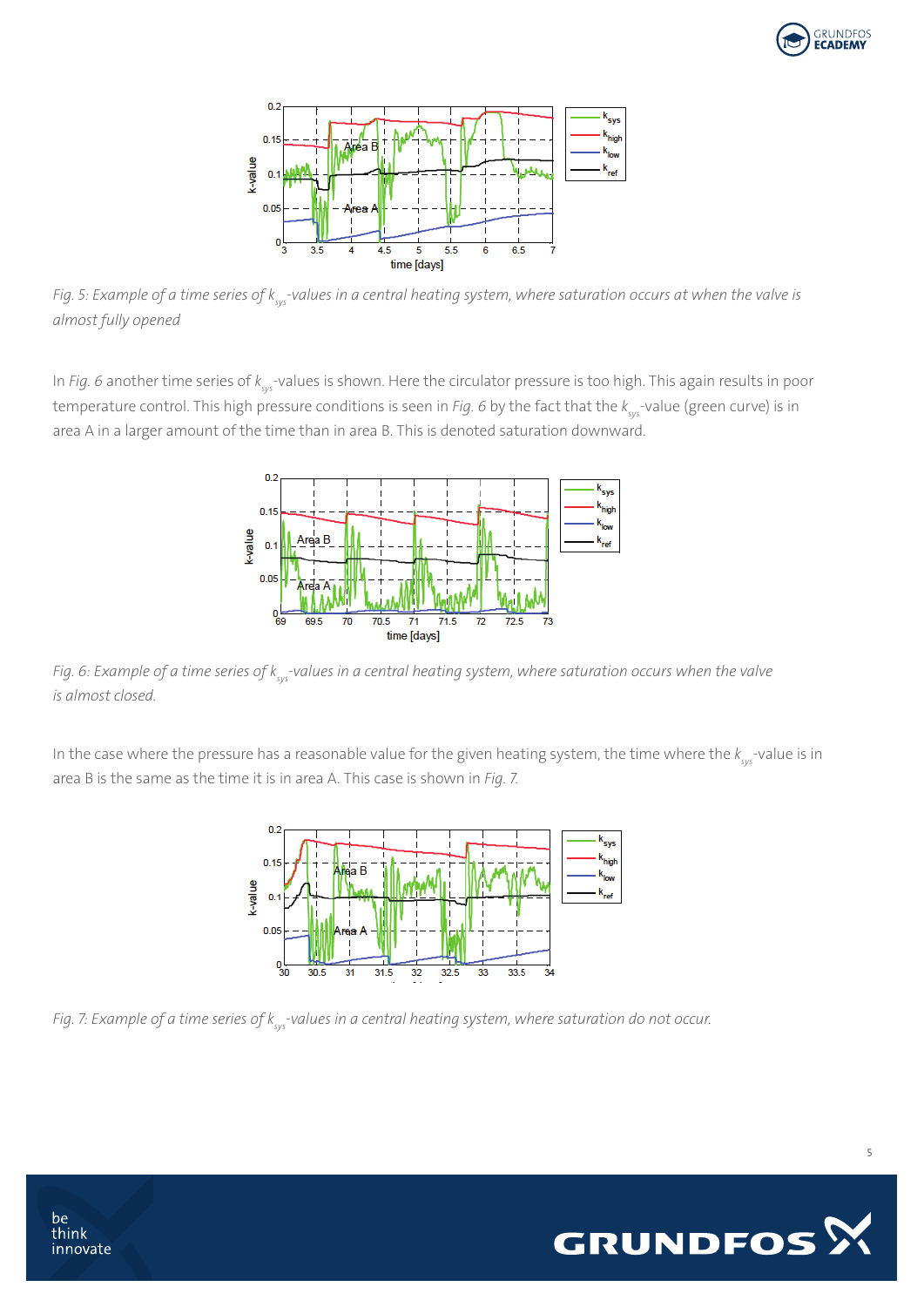

From *Fig. 5* to *Fig. 7* it is seen that using evaluation of the time series of the *k sys*-value it is possible to distinguish between systems with saturation upwards, saturation downwards, and no saturation. This is used in the AUTO-*ADAPT* algorithm to decide if the pressure should be increased, decreased, or leaved unchanged.

#### 2.2 The Curve Selector

With the AUTO*ADAPT* algorithm the pressure is controlled using a traditional proportional-pressure-curve. This means that the task of the Curve Selector is to choose an optimal position of this proportional-pressure-curve given a heating system. That is the Curve Selector can choose any proportional-pressure-curve in the blue area of *Fig. 2.* The benefits of using the proportional-pressure-curve is that a well recognized method for pressure control is thereby inherited in the AUTO*ADAPT* control.

The optimal position of the proportional-pressure-curve is found using the analysis results obtained from the System Analyser presented in Section 2.1. That is when the pressure delivered by the pump is too low the heating system is not capable of delivering enough heat. Therefore, the valves in the system must be almost fully opened most of the time, and saturation upwards will occur. This is the case shown in *Fig. 5.* To overcome this the pressure should be increased, hence the proportional-pressure-curve should be increased. This is exactly what the AUTO*ADAPT* algorithm does.

In the opposite case where the pressure is to high the heating system is able to deliver too much heat, meaning that the valves are closed most of the time. This is the case shown in *Fig. 6*. To overcome this the pressure should be decreased, hence the proportional-pressure-curve should be decreased. This again is exactly what the AUTO*ADAPT* algorithm does.

In the case where the *k sys*-curve is equally distributed between area A and B the system is not saturated, see *Fig. 7*. This means that there are no reasons for changing the pressure. Hence the AUTO*ADAPT* algorithm does not change the position of the proportional-pressure-curve.

#### 3. CONCLUSIONS

In this paper an adaptation algorithm for small circulators, call AUTO*ADAPT*, is presented. This algorithm is able to adapt the pressure curve of the circulator to fit the heating system in which the circulator is installed. This easy the installation of speed-controlled circulators, as the installer does not have to used time on finding the optimal pressure curve any more.

The algorithm has been tested in a field test containing 120 field-test hosts from Germany. The results of this field-test shows that the field-test hosts have been either satisfied or very satisfied with the performance of the algorithm. Moreover the field-test shows that in 75.2% of the heating system the AUTO*ADAPT* has reduced the pressure compared to the initial position of a standard ALPHA2 circulator. Therefore, electrical energy is saved at 75.2% of the hosts without affecting the comfort. In only 11.4% of the field-test hosts the AUTO*ADAPT* has increased the pressure compared to the standard setting of the ALPHA2 circulator. In these cases it is expected that the user would have to manually change the setting, if a circulator without AUTO*ADAPT* where installed. This indicates that it is